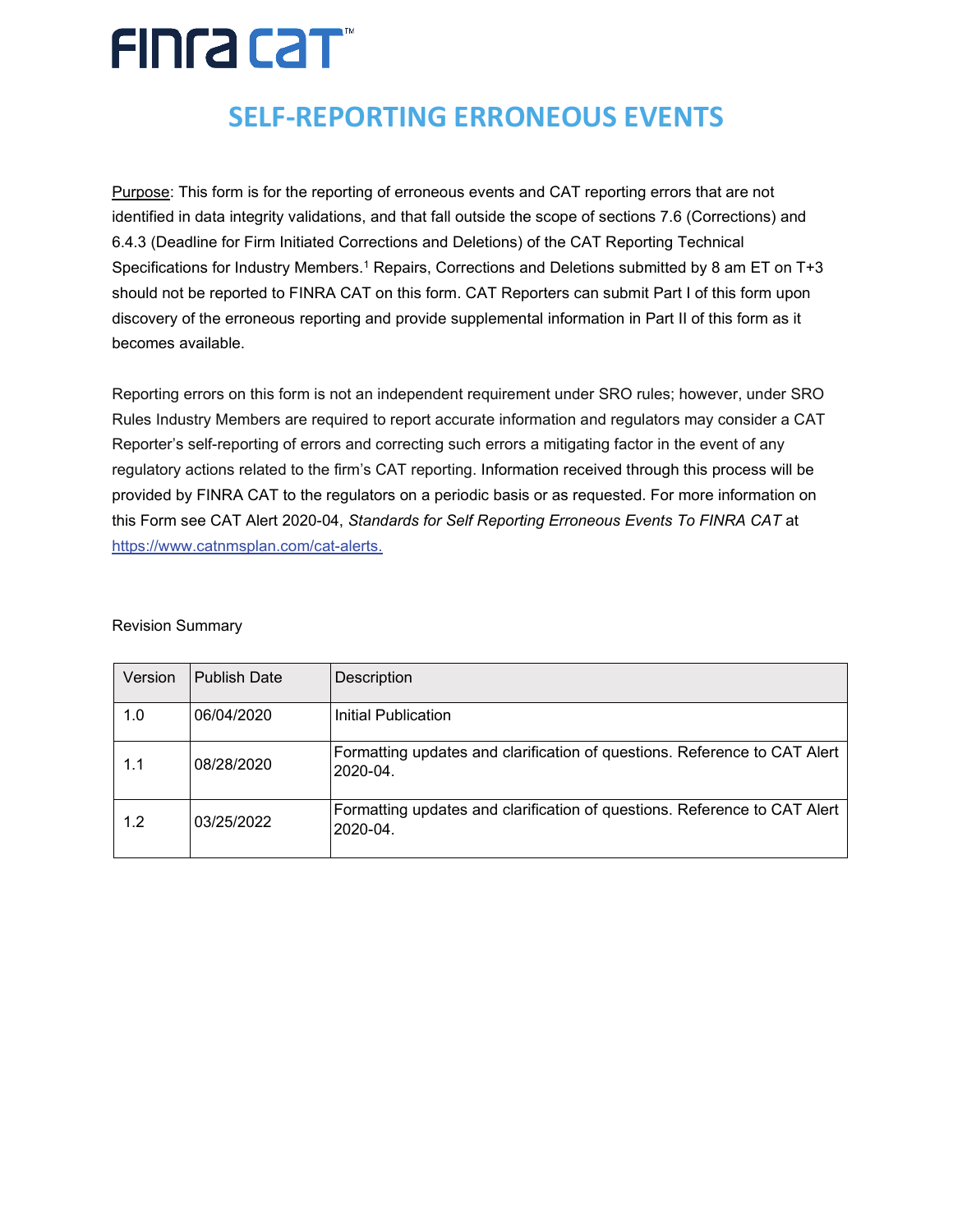# FINFA CAT

## **SELF-REPORTING ERRONEOUS EVENTS**

### **Part I.**

### **A. CAT Reporter Information**

- 1. Type of CAT Reporter submitting this form:
	- ☐ Industry Member
	- ☐ CAT Reporting Agent on behalf of one or more Industry Members
		- Name of CAT Reporting Agent:
		- CAT Reporting Agent Organization ID or CRD:
	- ☐ Plan Participant (Exchange or FINRA):
- 2. Name of CAT Reporter impacted by reporting errors: (If reporting on behalf of multiple Industry Members, list all IMIDs impacted below)
	- CRD Number:
	- IMIDs impacted:

### **B. Erroneous Reporting Event Details**

- 3. Start Date of reporting error(s):
- 4. End Date of reporting error(s):

Or select date(s) impacted:

Is the reporting error ongoing? Yes  $\Box$ 

- 5. Approximate count of records impacted:
- 6. Brief Description of reporting error (including if the errors are systemic or an isolated event):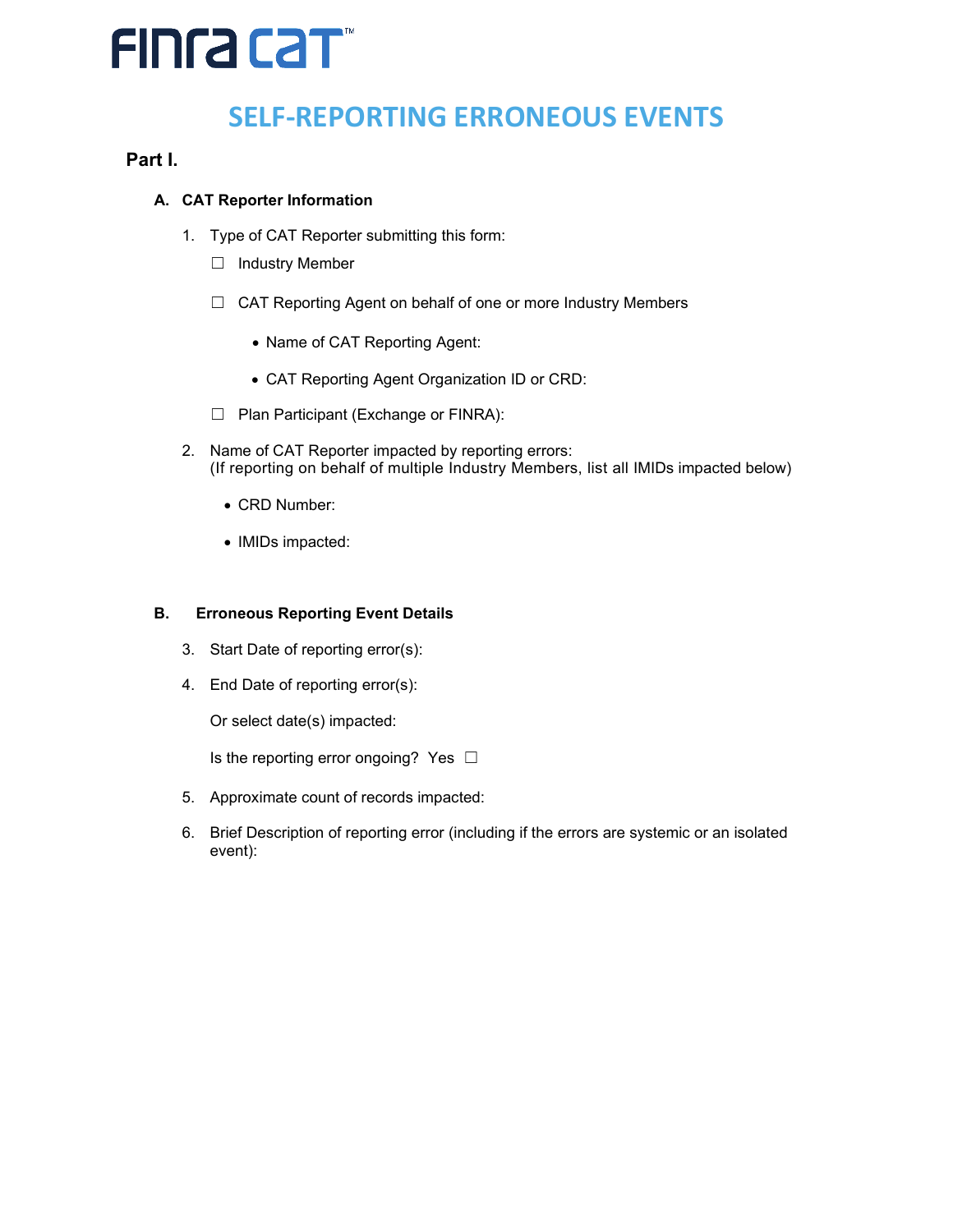# FINFA CAT

## **SELF-REPORTING ERRONEOUS EVENTS**

- 7. Product Type impacted: Equities: □ Options: □ Multi-leg: □ (check all that apply)
- 8. Event Type(s) impacted (e.g., MENO, MONO, MEOR):
- 9. Fields impacted (e.g., timeInForce, capacity, handlinginstructions):
- 10. How was this issue detected?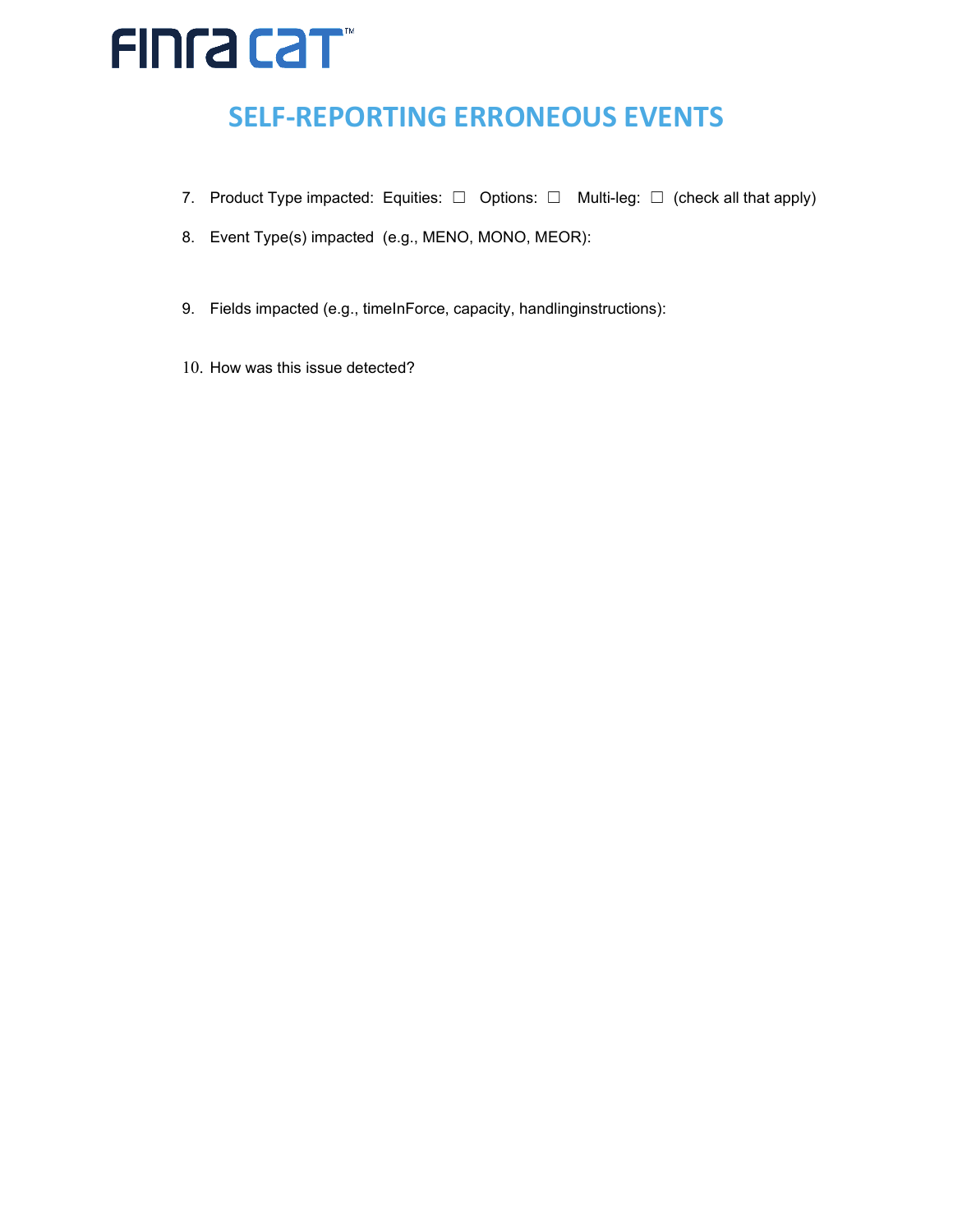# FINFA CAT

## **SELF-REPORTING ERRONEOUS EVENTS**

### **Part II.**

#### **C. Resolution and Correction of Erroneous Reporting Event**

- $\Box$  If Subsequent Filing, please provide the following:
	- Date of Initial Filing:
	- FINRA CAT Helpdesk Case Number (if known):
- 11. Was the Industry Member, CAT Reporting Agent, or Plan Participant able to successfully submit the corrected or unreported data?
	- $\Box$  If yes, please provide the following:
		- Date(s) of submission(s):
		- Count of records submitted:

Check all that apply below:

- Are the submitted records Corrections to correct previously accepted records? ☐ Yes ☐ No
- Are the submitted records data that has not been previously reported? ☐ Yes ☐ No
- $\Box$  Not at this time
	- Records will be submitted at a future date. Estimated date:
- $\Box$  No, records will not be submitted. Please provide a detailed explanation as to why the corrected or unreported data cannot be submitted.

Additional Comments about Resubmissions:

- 12. If the root cause of the issue identified above was corrected, provide the go forward date the issue was corrected:
	- □ Issue is ongoing
- 13. Describe how the issue was resolved:
- 14. Has the Industry Member, CAT Reporting Agent or Plan Participant incorporated enhancements aimed at preventing a reoccurrence of the issue?  $\Box$  Yes  $\Box$  No

If applicable, provide a description of mitigation measures: